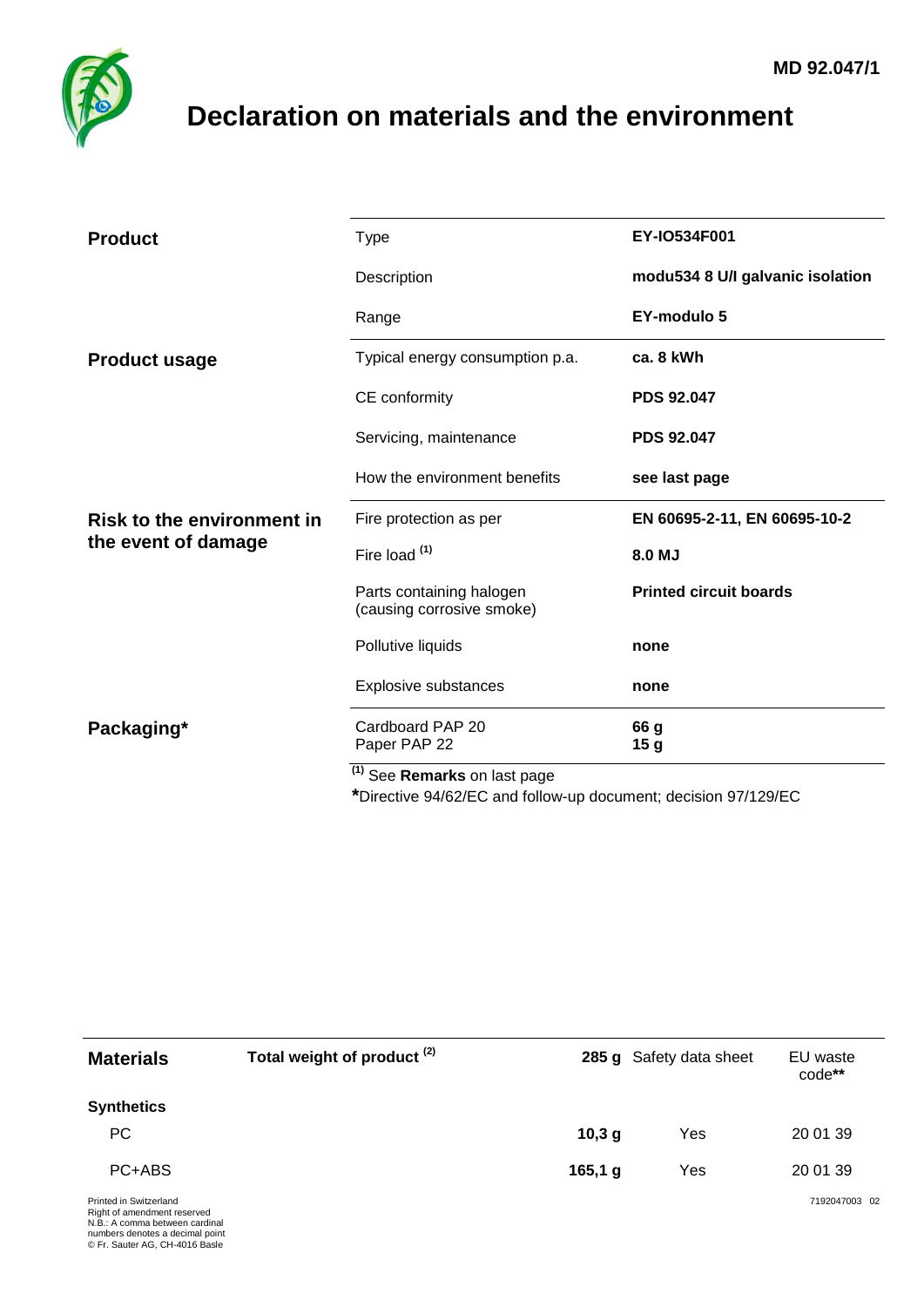|                                             |                  |              | MD 92.047/2 |
|---------------------------------------------|------------------|--------------|-------------|
| <b>POM</b>                                  | $4,4$ g          | Yes          | 20 01 39    |
|                                             |                  |              |             |
| <b>Printed circuit board</b>                |                  |              |             |
| Printed circuit board with lead-free solder | 105 <sub>g</sub> | Not required | 20 01 36    |
| <b>Miscellaneous</b>                        |                  |              |             |
| None                                        |                  |              |             |
| <b>Special components</b>                   |                  |              |             |
| Threadlock LA 97 gn                         | 0.2 <sub>g</sub> | Yes          | 20 01 99    |
| N.B.:                                       |                  |              |             |

Silicone content: none of the parts used contain any silicone.

**(2)** See **Remarks** on last page

**\*\***Directive 75/442/EEC and follow-up document; decision 2001/118/EC